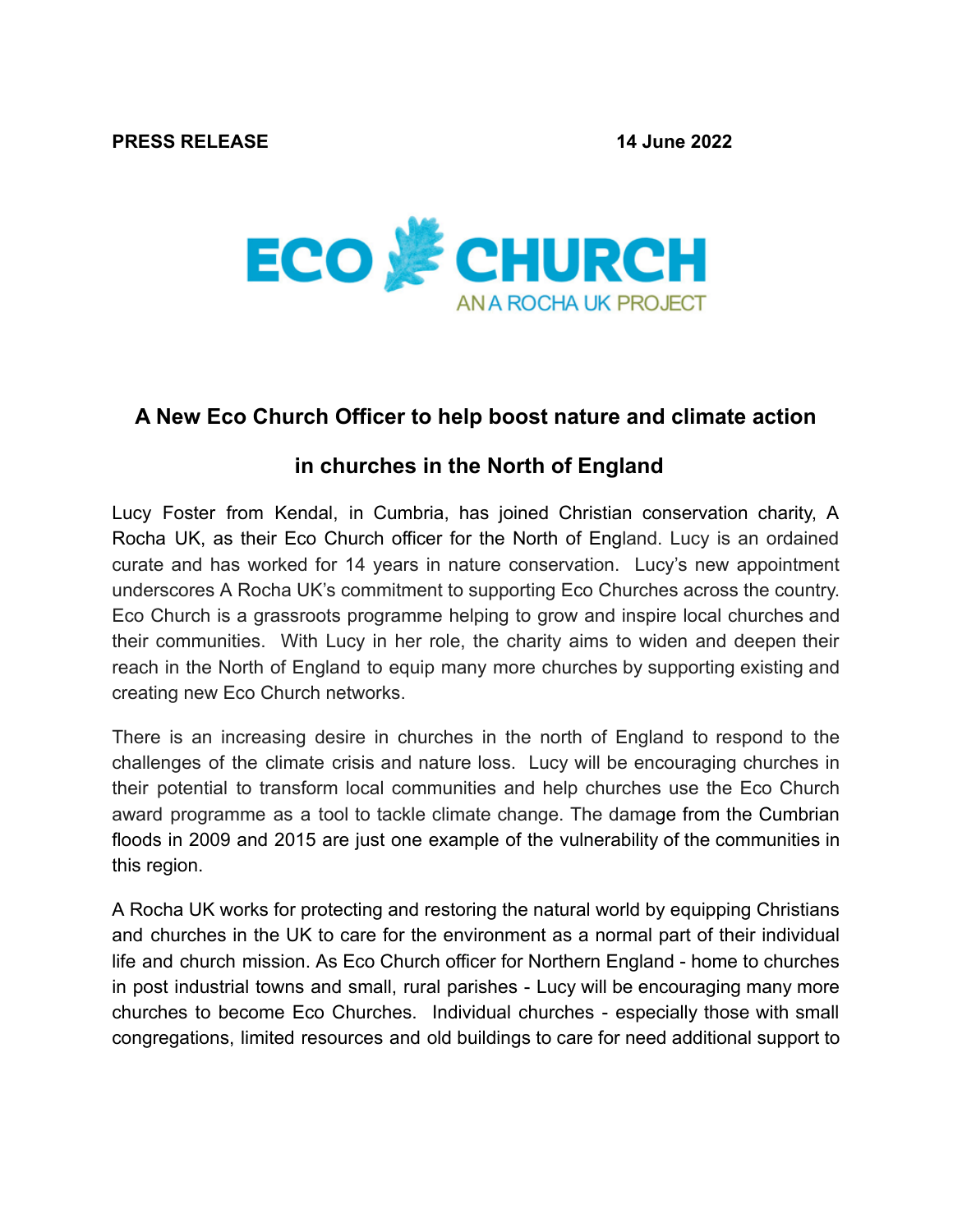meet them – Eco Church programme and my role can help. There is the hope that more churches will take up the cause of Eco Church.

Over the next five years, A Rocha UK expects to transform local churches and denominations in the UK into a significant force in environmental care and restoration. This new post will play a key role in assisting in the delivery of our strategic goal of seeing 15% of churches in the UK committed to caring for creation by 2025.

Lucy's newly created regional role is thanks to a three-year grant from the Benefact Trust, formerly All Churches Trust. Lucy Foster is a self-supporting minister in the Church of England and curate to the ecumenical Helm Mission Community. A film and drama graduate, Lucy also likes crime fiction. We asked her what she's looking forward to in her new role:

*"I am delighted to join the Eco Church team at A Rocha UK. There has never been a more important time to find, stretch and support those very special people who have the will to build a better world through Eco Church. I know that I will be able to support, advise and learn from my team and I'm excited about being part of the next phase of the Eco Church journey. I'm especially looking forward to learning about the creative ways churches across the north are nurturing God's creation and worshipping with diverse Christian communities. I see my job as part of my ordained ministry – the sentinel part of priesthood that Church of England ordination service speaks of – keeping watch and warning the community."*

Helen Stephens, Church Relations Manager at A Rocha UK, said: *" As Eco Church continues to grow we are keen to promote and embed Eco Church regionally as well as nationally, recognising that there are unqiue challenges in different parts of the country. So we are delighted to welcome Lucy Foster to A Rocha UK to expand and deepen the work of Eco Church in the North of England when there has never been a more urgent time for the Church to play its role (along with other sectors of society) in caring for this precious planet. She brings insight and wisdom from her years of conservation work and lay ministry experience as well as a lovely mix of enthusiasm and passion for the natural world and care of people. She is joining a very busy Eco Church team and I look forward to working with her."*

- END -

**For images, case studies and to arrange interviews, please contact:** Tamsin Morris, Press Officer, A Rocha UK. Tel: 07931 961557; 020 857 45935 ext: 9006 or tamsin.morris@arocha.org